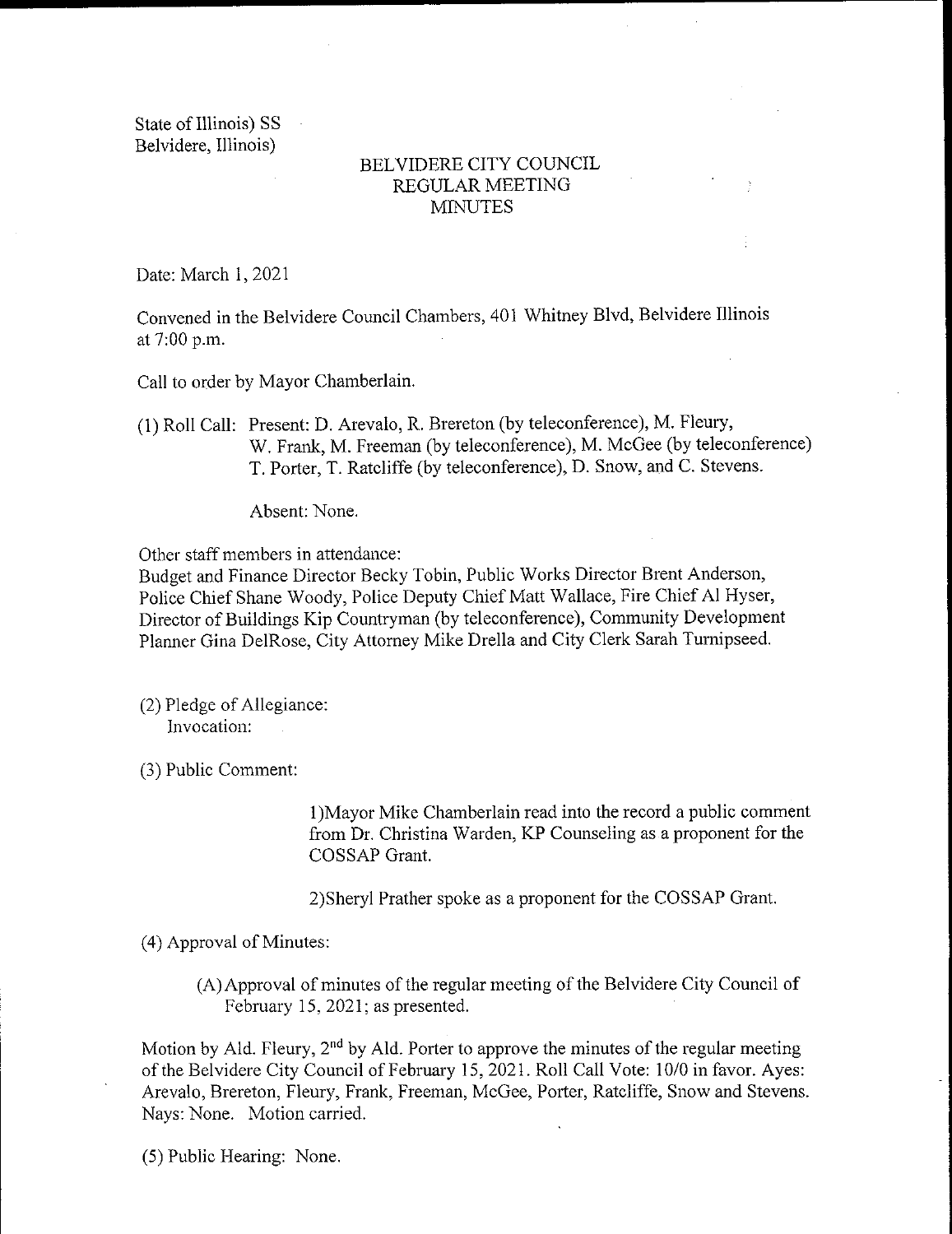6) Special Messages and Proclamations: Mayor Chamberlain announced the appointment of Jack Barnes and Teri Foust to the Fire Pension Board. Mayor Chamberlain congratulated Sarah Turnipseed on being elected City Clerk and Sheryl Prather on being elected Alderman in Ward <sup>3</sup> and Natalie Mulhall winning the coin toss and being elected in the Primary Election for Ward 2.

(7) Approval of Expenditures: None.

8) Committee Reports and Minutes of City Officers:

A) Minutes of Committee of the Whole— Public Safety, Finance & Personnel of February 22, 2021; as presented.

Motion by Ald. Arevalo,  $2<sup>nd</sup>$  by Ald. Porter to approve the minutes of Committee of the Whole— Public Safety and Finance and Personnel of February 22, 2021. Roll Call Vote: 10/0 in favor. Ayes: Brereton, Fleury, Frank, Freeman, McGee, Porter, Ratcliffe, Snow, Stevens, and Arevalo. Nays: None. Motion carried.

9) Unfinished Business:

 $(A)$  Res. #2021-3 – A Resolution Authorizing the Execution of an Intergovernmental Agreement with Boone County for the Provision of a Community Law Enforcement Officer Pursuant to the COSSAP Grant. Tabled February 15, 2021.

Motion by Ald. Arevalo,  $2<sup>nd</sup>$  by Ald. Fleury to take Res. #2021-3 off the Table. Roll Call Vote: 10/0 in favor. Ayes: Fleury, Frank, Freeman, McGee, Porter, Ratcliffe, Snow, Stevens, Arevalo and Brereton. Nays: None. Motion carried.

Motion by Ald. Snow,  $2^{nd}$  by Ald. Fleury to adopt Res.  $\#2021-3$ . Discussion took place including Amanda Mehl ( by teleconference) with the Boone County Health Department. Motion by Ald. Brereton,  $2^{nd}$  by Ald. Frank to amend Res.#2021-3 to split any additional expenses incurred beyond the coverage of the COSSAP Grant with Boone County. Further discussion took place. Roll Call Vote on amendment: 5/6 in favor. Ayes: Frank, McGee, Porter, Stevens and Brereton. Nays: Freeman, Ratcliffe, Snow, Arevalo, Fleury and Mayor Chamberlain. Motion lost. Roll Call Vote on Motion to adopt Res. 2021-3: 6/4 in favor. Ayes: McGee, Ratcliffe, Snow, Arevalo, Fleury and Frank. Nays: Freeman, Porter, Stevens and Brereton. Motion carried.

 $(B)$  Ord. #520H – 2<sup>nd</sup> Reading: An Ordinance Granting a Special Use to Allow Indoor Commercial Entertainment ( Video Gaming) within the GB, General Business District (2001 North State Street).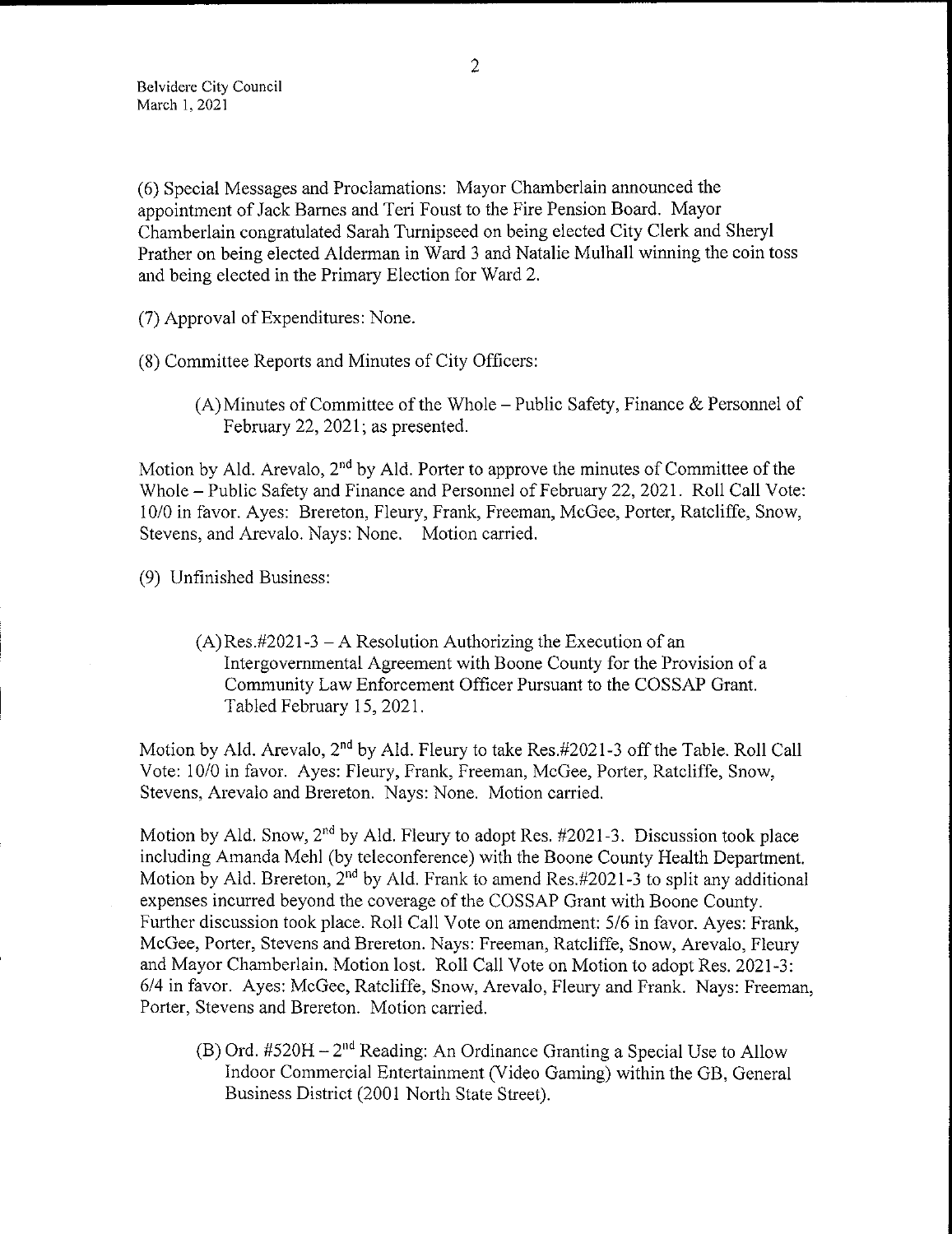Belvidere City Council

March 1, 2021

Motion by Ald. Snow,  $2<sup>nd</sup>$  by Ald. Porter to pass Ord. #520H. Discussion took place. Roll Call Vote: 10/0 in favor. Ayes: McGee, Porter, Ratcliffe, Snow, Stevens, Arevalo, Brereton, Fleury, Frank and Freeman. Nays: None. Motion carried.

(C) Ord.  $#521H - 2^{nd}$  Reading: An Ordinance Granting a Special Use to Allow Indoor Commercial Entertainment( Video Gaming) within the PB, Planned Business District ( 1052 Belvidere Road).

Motion by Ald. Arevalo,  $2<sup>nd</sup>$  by Ald. Stevens to pass Ord. #521H. Roll Call Vote: 10/0 in favor. Ayes: Porter, Ratcliffe, Snow, Stevens, Arevalo, Brereton, Fleury, Frank, Freeman and McGee. Nays: None. Motion carried.

(D) Ord.  $#522H - 2^{nd}$  Reading: An Ordinance Granting a Special Use to Allow Indoor Commercial Entertainment ( Video Gaming) within the GB, General Business District (2038 North State Street).

Motion by Ald. Frank, 2<sup>nd</sup> by Ald. Arevalo to pass Ord. #522H. Discussion took place. Roll Call Vote: 10/0 in favor. Ayes: Ratcliffe, Snow, Stevens, Arevalo, Brereton, Fleury, Frank, Freeman, McGee and Porter. Nays: None. Motion carried.

 $(E)$  Ord. #523H – 2<sup>nd</sup> Reading: An Ordinance Granting a Special Use to Allow Indoor Commercial Entertainment ( Video Gaming) within the GB, General Business District (171 South Appleton Road).

Discussion took Motion by Ald. Snow, 2<sup>nd</sup> by Ald. Arevalo to pass Ord. #523H. Roll Call Vote: 9/1 in favor. Ayes: Snow, Stevens, Arevalo, Brereton, Fleury, Frank, McGee, Porter and Ratcliffe. Nays: Freeman. Motion carried.

(F) Ord.  $#524H - 2<sup>nd</sup>$  Reading: An Ordinance Granting a Special Use to Allow Indoor Commercial Entertainment ( Video Gaming) within the NB, Neighborhood Business District (600 Logan Avenue).

Discussion took place. Motion by Ald. Frank, 2<sup>nd</sup> by Ald. Porter to table Ord. #524H. Roll Call Vote: 9/1 in favor. Ayes: Stevens, Arevalo, Brereton, Fleury, Frank, McGee, Porter, Ratcliffe and Snow. Nays: Freeman. Motion carried.

 $(G)$  Ord.#525H – 2<sup>nd</sup> Reading: An Ordinance Granting a Special Use to Allow Indoor Commercial Entertainment ( Video Gaming) within the GB, General Business District (1474 North State Street).

Motion by Ald. Snow, 2<sup>nd</sup> by Ald. Arevalo to pass Ord.#525H. Roll Call Vote: 10/0 in favor. Discussion took place. Ayes: Arevalo, Brereton, Fleury, Frank, Freeman, McGee, Porter, Ratcliffe, Snow and Stevens. Nays: None. Motion carried.

(H) Ord.  $#526H - 2^{nd}$  Reading: An Ordinance Amending Appendix A, Fees, Relating to Frozen Water Meters of the City of Belvidere Municipal Code.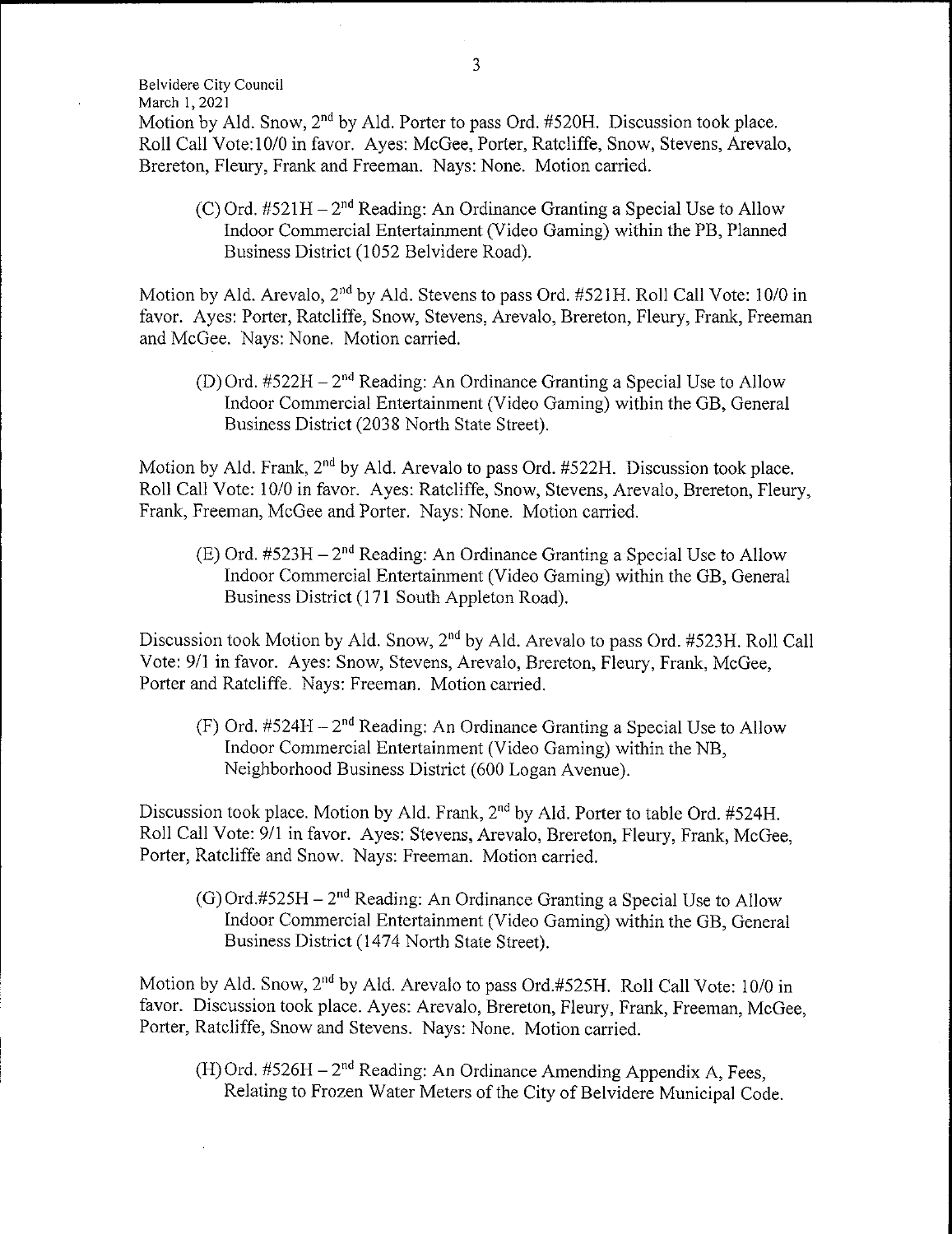March 1, 2021 Motion by Ald. Fleury,  $2<sup>nd</sup>$  by Ald. Frank to pass Ord.#526H. Roll Call Vote: 10/0 in favor. Discussion took place. Ayes: Brereton, Fleury, Frank, Freeman, McGee, Porter, Ratcliffe, Snow, Stevens and Arevalo. Nays: None. Motion carried.

(I) Ord.  $\#527H - 2^{nd}$  Reading: An Ordinance Amending Section 114-303(f), Maintenance and Repair, of the City of Belvidere Municipal Code.

Motion by Ald. Snow,  $2<sup>nd</sup>$  by Ald. Fleury to pass Ordinance #527H. Discussion took place. Roll Call Vote: 10/0 in favor. Ayes: Fleury, Frank, Freeman, McGee, Porter, Ratcliffe, Snow, Stevens, Arevalo and Brereton. Nays: None. Motion carried.

10) New Business:

Belvidere City Council

A) Motion to Waive Referral of Ordinance# 528H to Committee pursuant to Sec. 2- 88, of the Belvidere Municipal Code.

Motion by Ald. Snow,  $2<sup>nd</sup>$  by Ald. Arevalo to Waive Referral of Ordinance #528H to Committee pursuant to Sec. 2-88, of the Belvidere Municipal Code. Roll Call Vote: 10/0 in favor. Ayes: Frank, Freeman, McGee, Porter, Ratcliffe, Snow, Stevens, Arevalo, Brereton and Fleury. Nays: None. Motion carried.

(B) Ord. #528H – 1<sup>st</sup> & 2<sup>nd</sup> Reading: An Ordinance Prohibiting the Use of Groundwater as a Potable Water Supply in the Vicinity of 1001 N. State Street of the City of Belvidere, Illinois.

Motion by Ald. Arevalo,  $2<sup>nd</sup>$  by Ald. Porter to pass Ord. #528H. Roll Call Vote: 10/0 in favor. Ayes: Freeman, McGee, Porter, Ratcliffe, Snow, Stevens, Arevalo, Brereton, Fleury and Frank. Nays: None. Motion carried

Motions forwarded from Committee of the Whole— Public Safety, Finance & Personnel of February 22, 2021.

- $(A)$  Motion to accept a \$15,000.00 grant from the National League of Cities as a pass through to Growth Dimensions. Discussion took place. Roll Call Vote: 10/0 in favor. Ayes: McGee, Porter, Ratcliffe, Snow, Stevens, Arevalo, Brereton, Fleury, Frank and Freeman. Nays: None. Motion carried.
- B) Motion to approve the IEPA loan offer and authorize the Mayor to sign the Loan Agreement for Wastewater Project #L173623. Discussion took place. Roll Call Vote: 10/0 in favor. Ayes: Porter, Ratcliffe, Snow, Stevens, Arevalo, Brereton, Fleury, Frank, Freeman and McGee. Nays: None. Motion carried.
- C) Motion to approve the invoice from the Rock River Watershed Group, in the amount of \$5,000.00, for our first payment for development of our NARP. This work will be paid for from Line Item #61-5-820-6195. Discussion took place. Roll Call Vote: 10/0 in favor. Ayes: Ratcliffe, Snow, Stevens,